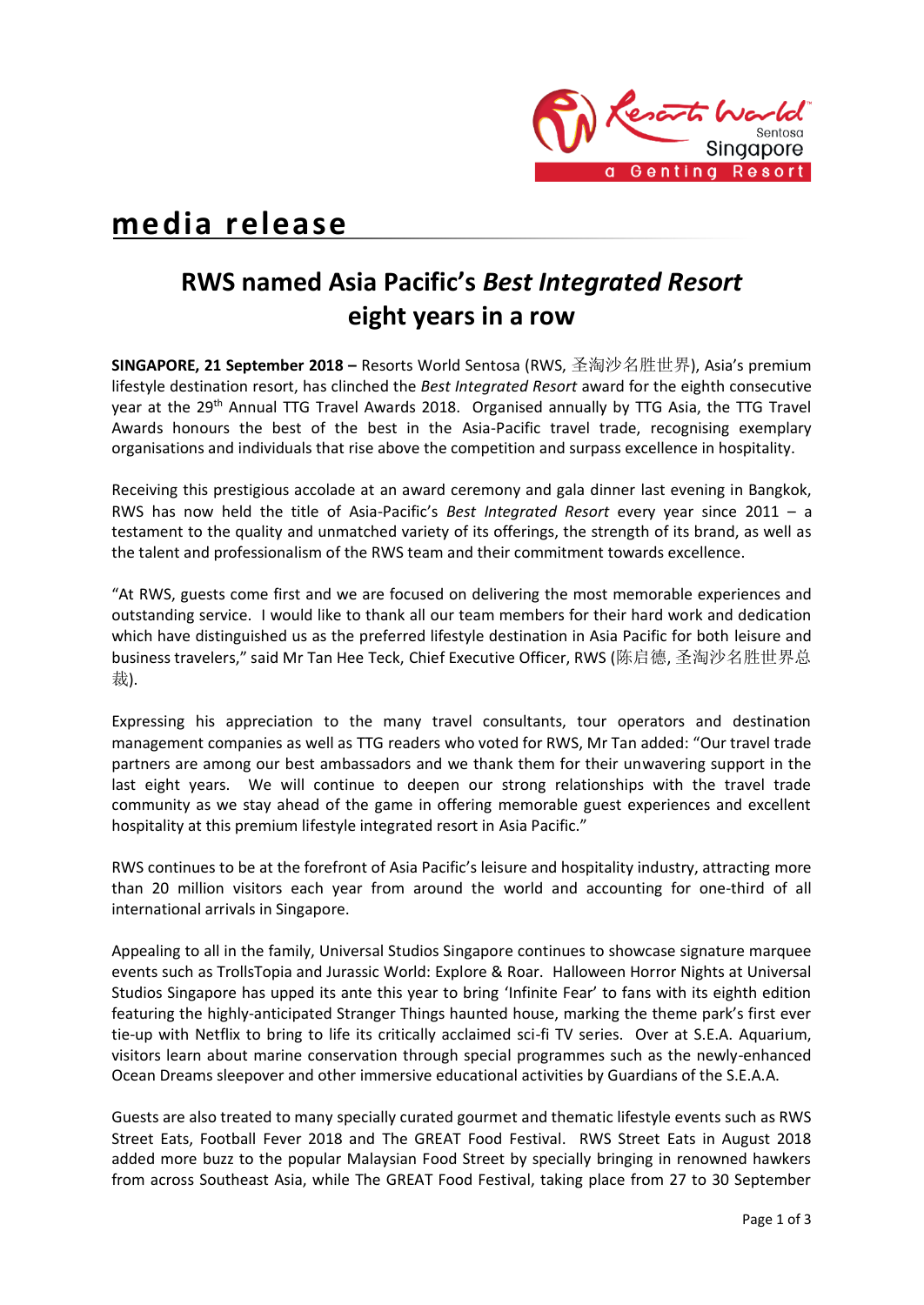2018, will welcome food lovers to join in a breathtaking celebration of the finest cuisine, premium wines and artisanal desserts across four exciting zones.

Football Fever 2018 marked one of the most iconic events of the year with free screenings, food, and entertainment over 12 days in highly immersive settings which took guests right into the heart of the sporting action. Seven super-wide 270 degree surround screens wrapping around the Resorts World Ballroom and 14 laser phosphor large-venue high-definition projectors with the widest colour spectrum in the industry provided guests with a visual feast and spectacular cinematic viewing experience.

Come December 2018, RWS will transform into a winter wonderland as its attractions celebrate Christmas with festive décor, music and performances. Resorts World Theatre will stage a new yearend resident show, Musical TARU, featuring a heartwarming story, familiar Asian celebrities, adorable life-sized dinosaur puppetry, gorgeous costuming, as well as energetic music and dance numbers.

As the region's premier MICE destination, RWS also offers the full suite of both state-of-the-art and unconventional meeting venues. The integrated resort has recently boosted its infrastructure and taken it to a new level by offering clients a truly immersive meeting experience with Singapore's biggest and super wide 270 degree screens which debuted at the Resorts World Ballroom during Football Fever 2018.

Besides the TTG Travel Award, RWS has also won numerous other prestigious awards this year. They include:

- 2018 Singapore Tourism Awards:
	- o Exceptional Achievement Award Universal Studios Singapore's Halloween Horror Nights for winning Best Leisure Event (2015, 2016 and 2017)
	- o Best Dining Experience CURATE
	- o Best Customer Service (Hotels) Hard Rock Hotel Singapore
	- o Best Customer Service (Food and Beverage) Syun
- 2018 TripAdvisor™ Travellers' Choice™:
	- o Number One Amusement Park in Asia Universal Studios Singapore (a fifth consecutive win since 2014)
	- o Top 10 Water Parks in Asia Adventure Cove Waterpark (ranked among top 10 for the fourth consecutive year since 2015)
- 2018 World Luxury Spa Awards
	- o Luxury Resort Spa Country Winner: Singapore for ESPA at Resorts World Sentosa

- Ends -

#### **ABOUT RESORTS WORLD SENTOSA**

Resorts World Sentosa (RWS), Asia's premium lifestyle destination resort, is located on Singapore's resort island of Sentosa. Spanning 49 hectares, RWS is home to world-class attractions including Universal Studios Singapore, S.E.A. Aquarium, the Maritime Experiential Museum, Dolphin Island and Adventure Cove Waterpark. Complementing the adventure and adrenaline of its theme parks and attractions are six unique luxury hotels, the world-class Resorts World Convention Centre, a casino and the Asian flagship of a world-renowned destination spa. RWS offers award-winning dining experiences and exciting cuisine from around the world across its many renowned celebrity chef restaurants, establishing itself as a key player in Singapore's vibrant and diverse dining scene and a leading gourmet destination in Asia for epicureans. The integrated resort also offers world-class entertainment, from original resident productions to concerts and public shows such as Crane Dance and Lake of Dreams. RWS has been named "Best Integrated Resort" since 2011 for eight consecutive years at the TTG Travel Awards which recognises the best of Asia-Pacific's travel industry.